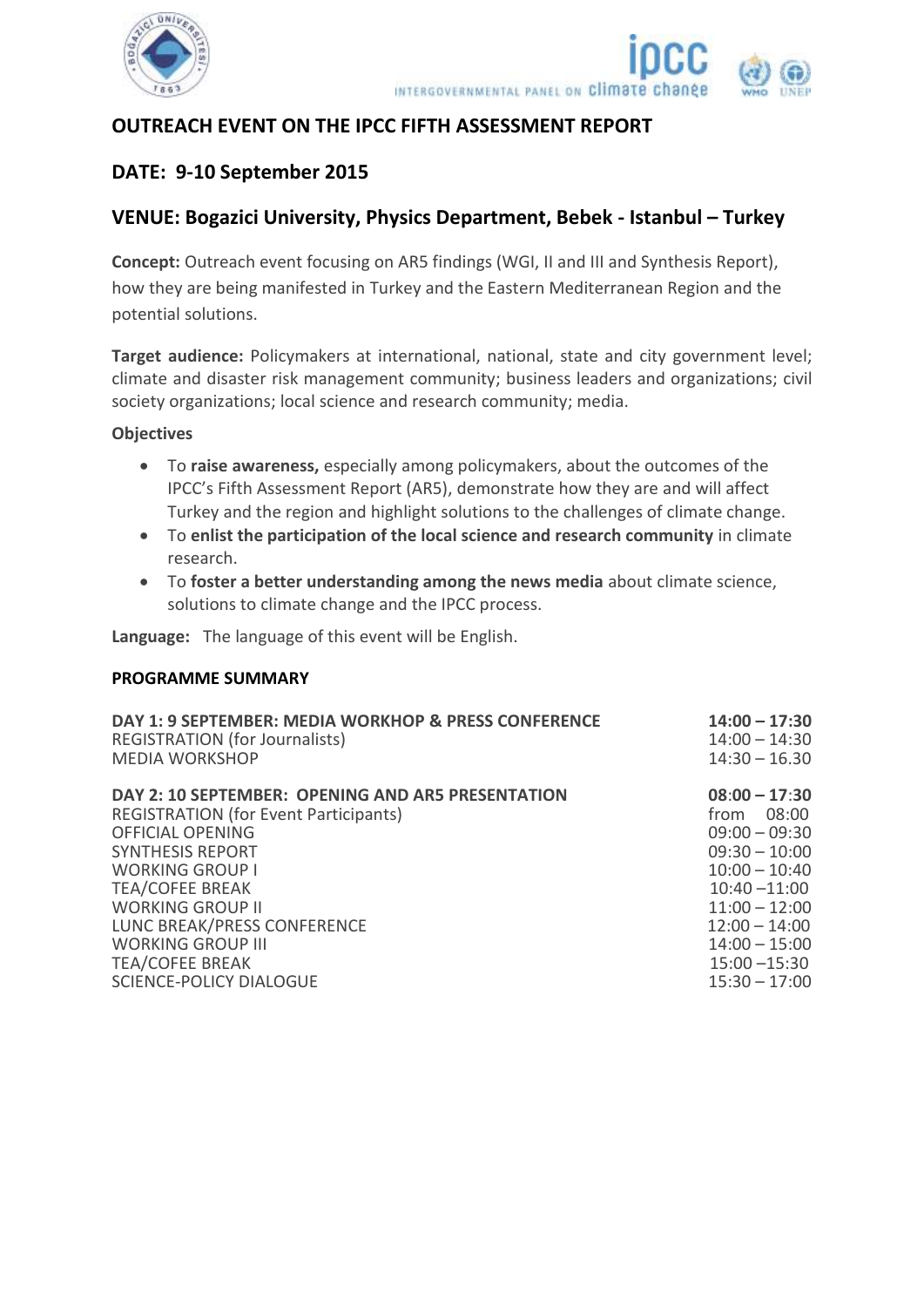

**DAY1**



### **PROGRAMME IN DETAIL**

| <b>9 SEPTEMBER: MEDIA WORKSHOP AND PRESS CONFERENCE</b> | $14.30 - 17.30$ |
|---------------------------------------------------------|-----------------|
| <b>MEDIA WORKSHOP</b>                                   | $14.30 - 16.30$ |

**Moderator:** Jonathan Lynn, IPCC Head of Communications and Media Relations

- **1. Introduction by the moderator** (5 min)
- **2. Introduction to climate science** (30 minutes) by Lucka Bogataj, IPCC Author
	- basic issues in climate science (greenhouse effect, evidence of change, causes)
	- impacts and future risks what are the effects of climate change
	- $\bullet$  options for adaptation how can society and nature adjust
	- options for mitigation what can be done to reduce GHG emissions
	- $ORA$
- **3. The AR5 process: how the IPCC produces reports** by Jonathan Lynn, IPCC Head of Communications (tbc) (30 minutes),
	- Key findings of AR5
	- IPCC mandate, structure and history
	- Producing an IPCC report (including author selection, developing country participation, what scientific literature is included, the review process, the approval process, handling errors)
	- Communications issues
- **4. Q&As session** (30 minutes)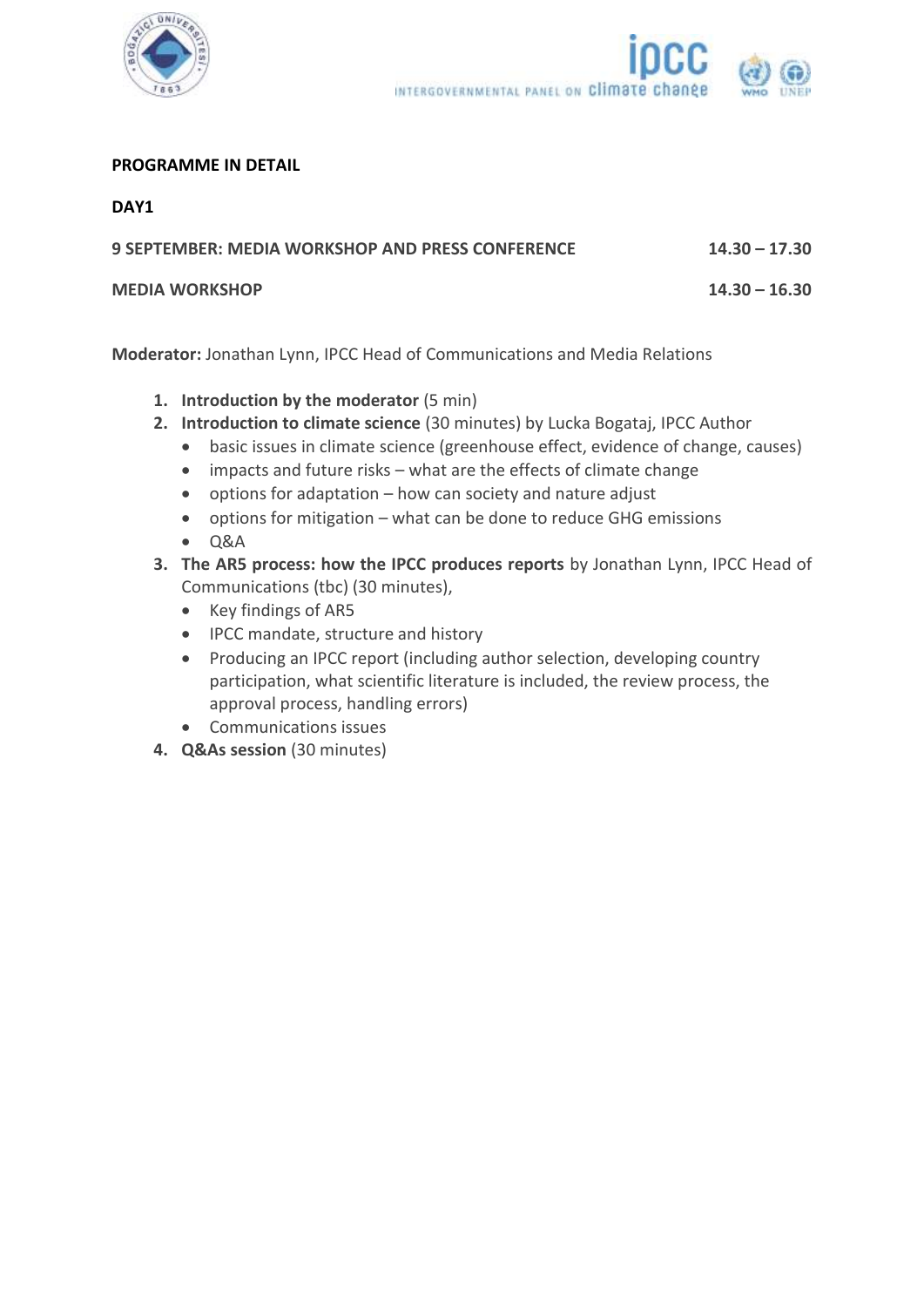

**10 SEPTEMBER: OPENING AND AR5 PRESENTATION 09:00 – 17:30**

### **Master of Ceremony: Levent Kurnaz, Bogazici University**

### **OFFICIAL OPENING 09.00 – 09:30**

- Welcome & opening address by Mehmet Emin Birpınar, Turkey's Chief Climate Negotiator
- Welcoming remarks by Jean-Pascal van Ypersele, IPCC Vice-Chair (video message)
- Welcoming remarks by Jonathan Lynn, IPCC Head of Communications and Media Relations

#### **SYNTHESIS REPORT 09.30 – 10:00**

Overview of the Fifth Assessment Report and the Key Messages of the Synthesis Report (10- 15 min), by Leo Meyer, Head IPCC Synthesis Report Technical Support Unit, followed by Q&S

|                         | <b>WGI: THE PHYSICAL SCIENCE BASIS</b>                                       | $10.00 - 10.40$ |
|-------------------------|------------------------------------------------------------------------------|-----------------|
|                         | Moderator for WGI: Jonathan Lynn (3 minutes)                                 |                 |
|                         | a) Overview                                                                  |                 |
|                         | Speaker: Roxana Bojariu, WGI LA (20 minutes)                                 |                 |
|                         | b) Climate Change Projection (20 minutes)                                    |                 |
|                         | Speaker: Roxana Bojariu, WGI LA (7-8 minutes)                                |                 |
| <b>TEA/COFFEE BREAK</b> |                                                                              | $10:40 - 11.00$ |
|                         | WGII: IMPACTS, ADAPTATION AND VULNERABILITY                                  | $11:00 - 12:00$ |
|                         | Moderator for Working Group II: Jonathan Lynn (3 minutes)                    |                 |
|                         | a) Overview                                                                  |                 |
|                         | Speaker: Lucka Bogataj, WGII LA (20 minutes)                                 |                 |
|                         | b) Europe and Food Security                                                  |                 |
|                         | Speaker: Lucka Bogataj, WGII LA (7-8 min)                                    |                 |
|                         | c) Rural Areas                                                               |                 |
|                         | Speaker: Barış Karapınar, WGII LA (7-8 min)                                  |                 |
|                         | d) Q&A (30 minutes)                                                          |                 |
| <b>LUNCH BREAK</b>      |                                                                              | $12.00 - 14.00$ |
| <b>PRESS CONFERENCE</b> |                                                                              | $12.00 - 13.00$ |
|                         | Moderator: Jonathan Lynn, IPCC Head of Communications (tbc)                  |                 |
|                         | Panellists: Leo Meyer, Lucka Bogataj, Roxana Bojariu                         |                 |
|                         | Short Introductions by each panellist $(3 - 5 \text{ min})$ and then Q&As    |                 |
|                         | <b>WGIII: MITIGATION OF CLIMATE CHANGE</b>                                   | $14:00 - 15:00$ |
|                         | Moderator for Working Group III: Jonathan Lynn (3 minutes)                   |                 |
|                         | a) Overview and Energy                                                       |                 |
|                         | Speaker: Nebojsa Nakicenovic, WGIII Author (video presentation) (20 minutes) |                 |



**DAY 2:**